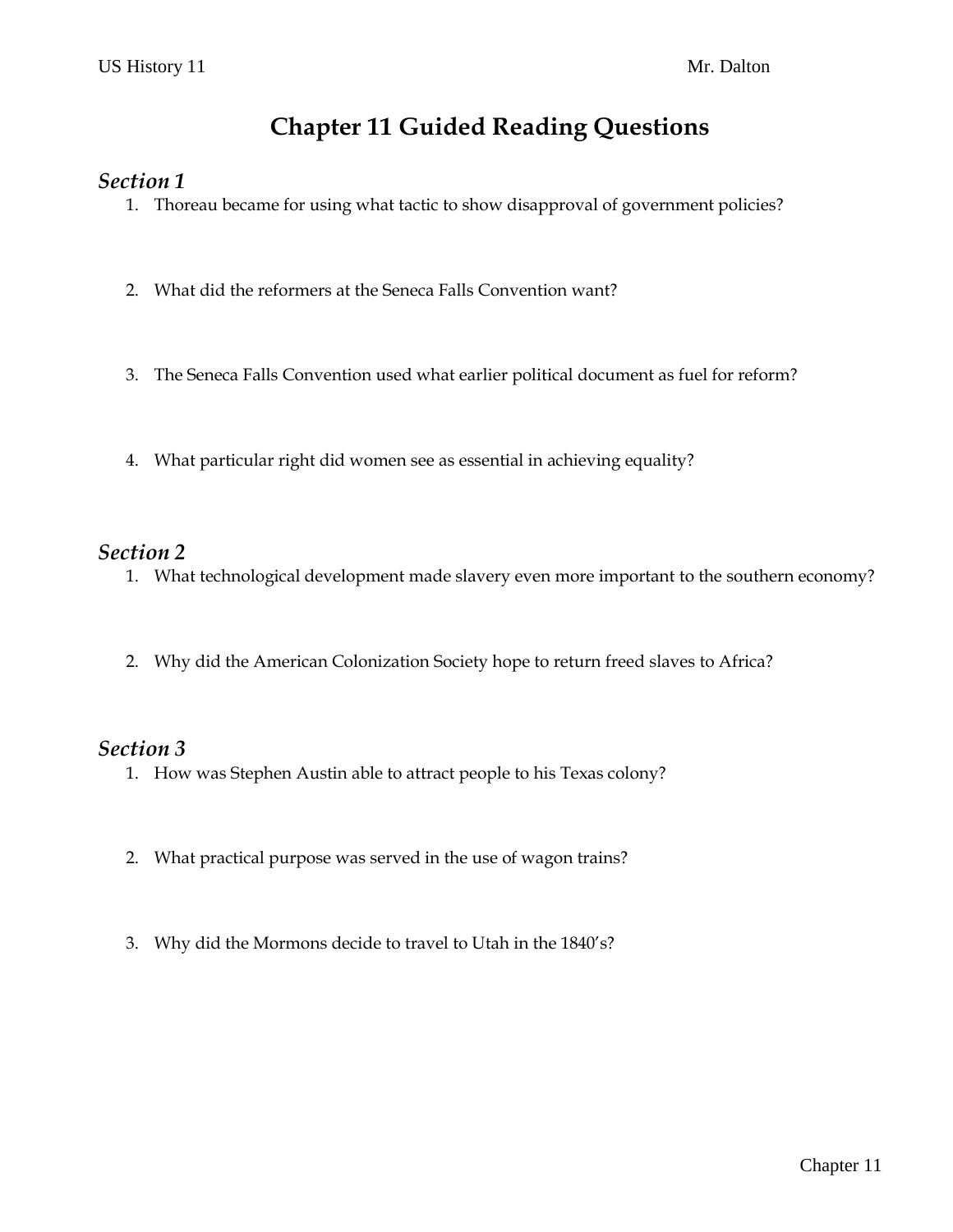### *Section 4*

- 1. What were the two results of US immigration to Texas?
- 2. What role would the Battle of the Alamo play in the Texas independence movement?
- 3. Why were Northern politicians less than thrilled when Texas applied for statehood in 1836?
- 4. What qualifications won the Democratic Party's nomination for James K. Polk in 1844?
- 5. In what sense was the election of 1844 a victory for the idea of Manifest Destiny?

### *Section 5*

- 1. Which issues caused conflict between the US and Mexico?
- 2. Which events led to open hostilities between the US and Mexico in 1846?
- 3. What were the major provision of the Treaty of Guadalupe-Hidalgo (1848)?
- 4. What was the US objective in making the Gadsden Purchase?
- 5. Why did the Mexican Cession and the Gadsden Purchase create further problems for the US?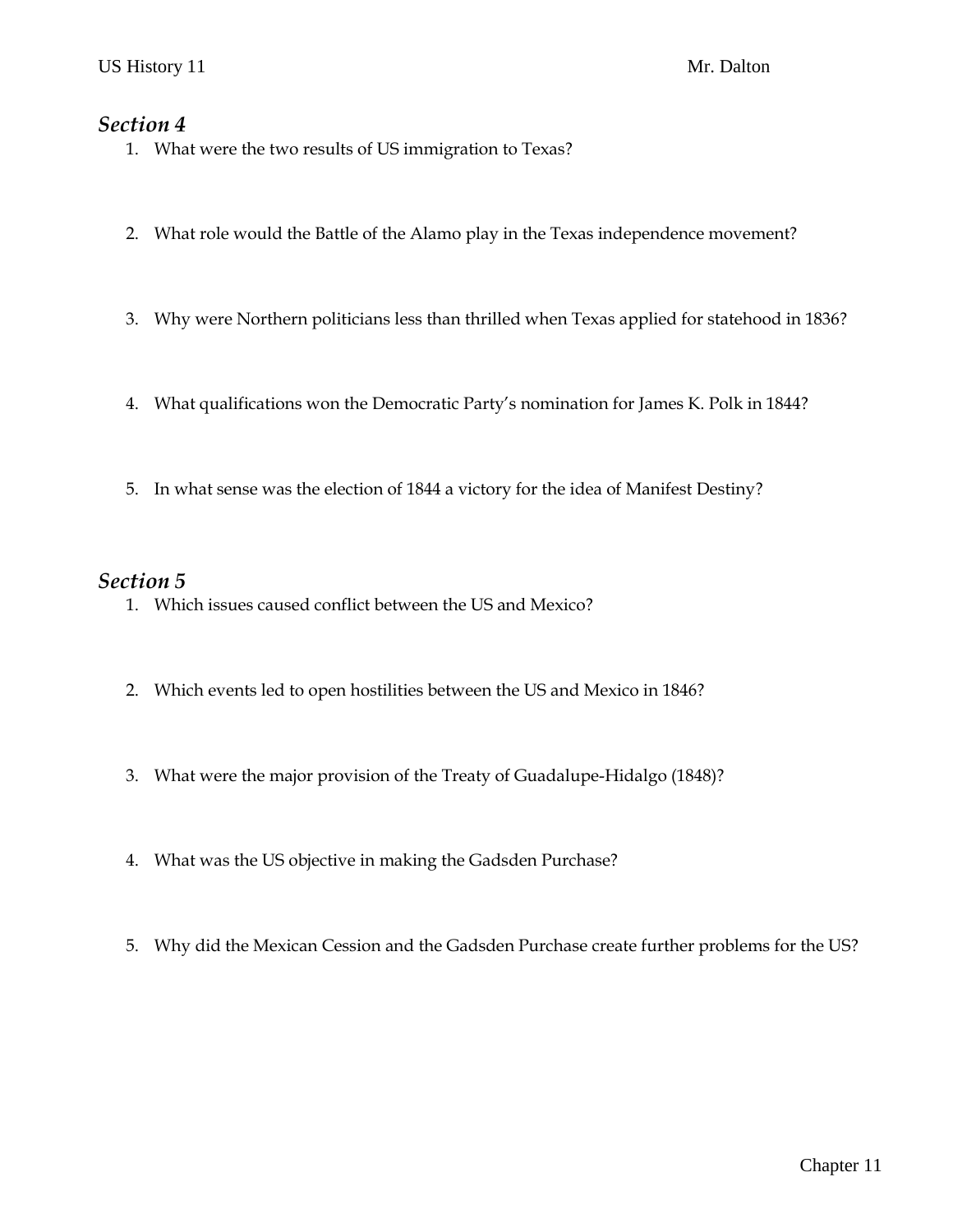# **Chapter 11 Vocabulary**

## *Section 1*

reform

Henry David Thoreau

civil disobedience

Elizabeth Cady Stanton

Seneca Falls Convention

Sojourner Truth

Susan B. Anthony

## *Section 3*

Stephen F. Austin

wagon trains

Brigham Young